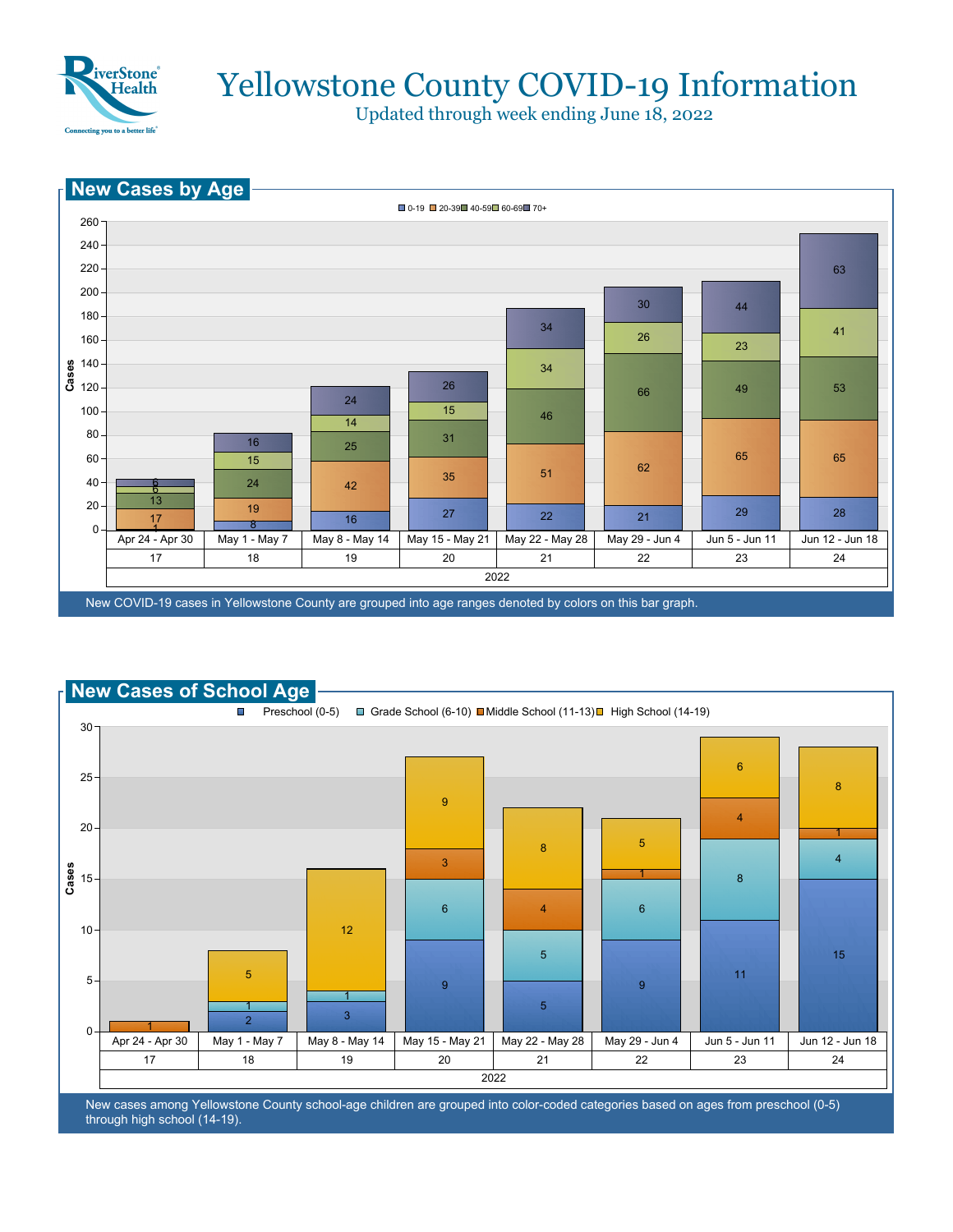

Updated through week ending June 18, 2022



per 100,000. This figure comes from the number of cases per day, divided by 161,300 (population of Yellowstone County), multiplied by 100,000, averaged over a 7-day period. The yellow dotted line indicates 20 new cases per 100,000. The red dotted line indicates a threshold of 50 new cases per 100,000. The orange dot is the average of new cases per 100,000 for the previous 7-day period.



This chart shows whether the number of reported cases this week increased (red bar) or decreased (green bar) when compared to last week. Additionally, the size and label of each bar indicates the percent of change from the previous week.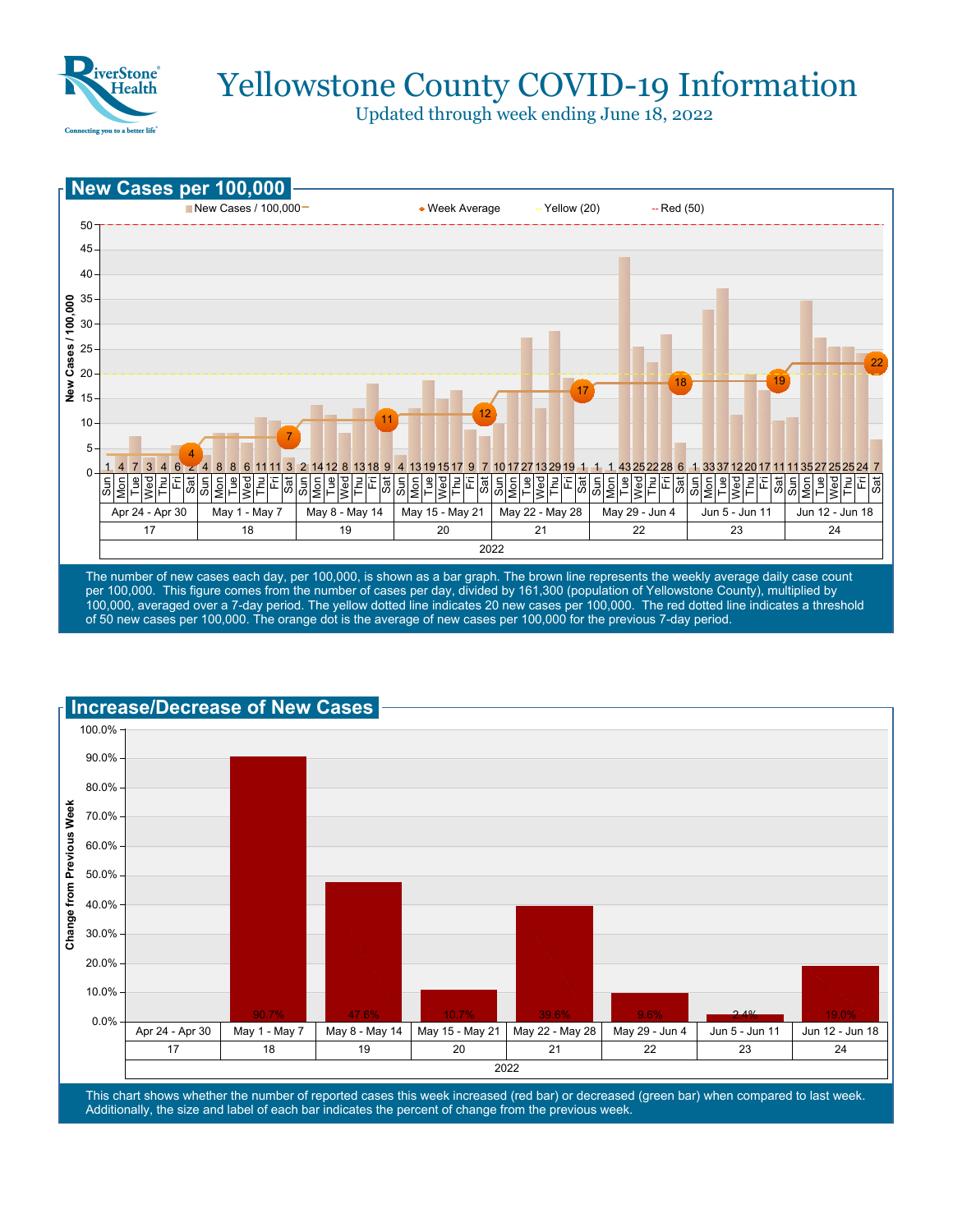

Updated through week ending June 18, 2022





This chart shows the percentage of Yellowstone County Emergency Department (ED) visits where the chief complaint or symptom was fever or chills and at least one of these other symptoms: cough, difficulty breathing, shortness of breath. The blue line indicates ED visits each week for these symptoms in 2020. The green line represents ED visits for similar symptoms for the same time period in 2021. The thick red line indicates ED visits each week for these symptoms in 2022. Data supplied by the State of Montana collected from Yellowstone County hospitals.